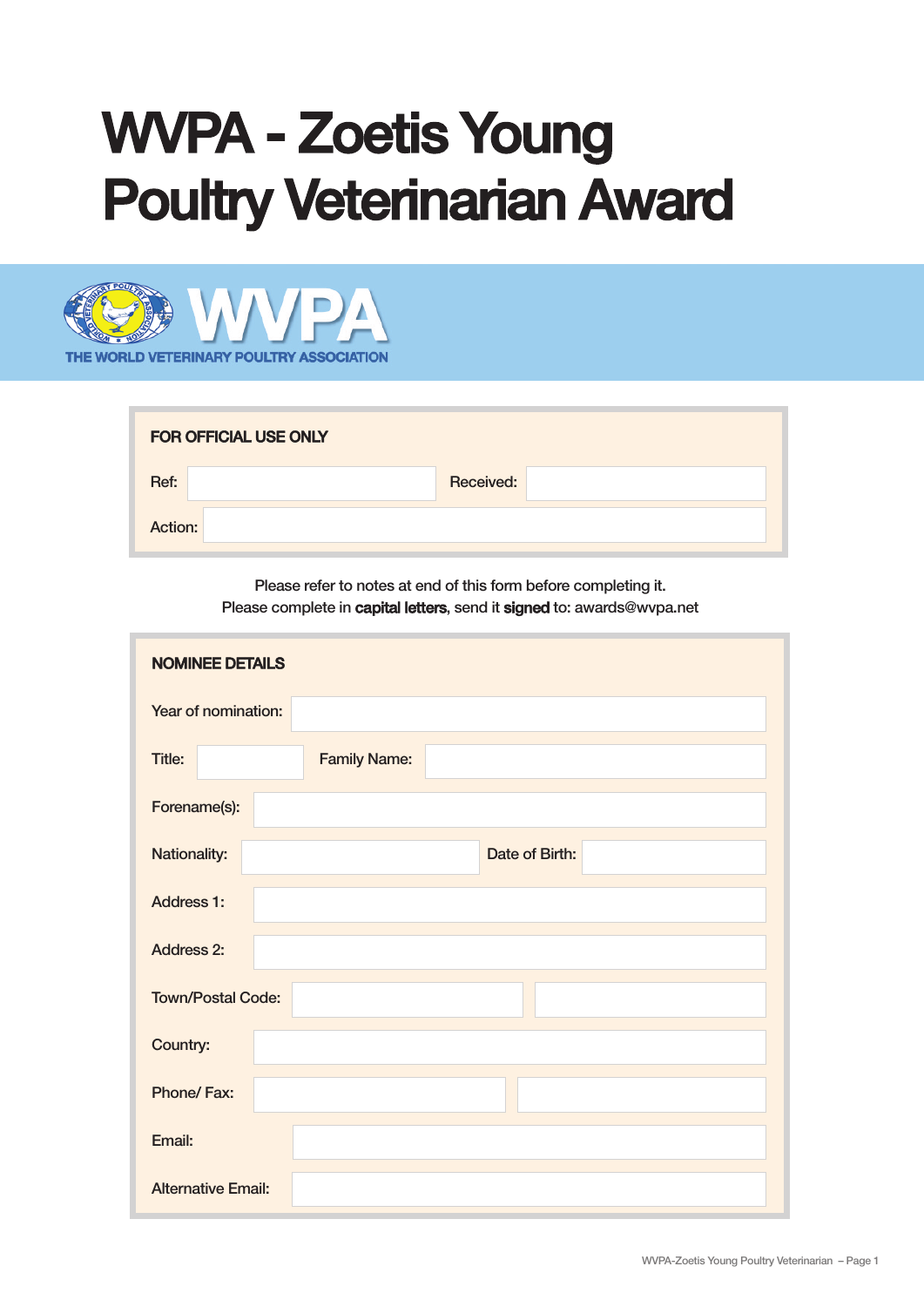| <b>ACADEMIC QUALIFICATIONS (Degrees, Diplomas, etc)</b> |  |  |
|---------------------------------------------------------|--|--|
|                                                         |  |  |
|                                                         |  |  |
|                                                         |  |  |
|                                                         |  |  |
|                                                         |  |  |
|                                                         |  |  |

| <b>BRIEF STATEMENT OF CAREER (Use only this space - no added sheets)</b> |  |  |
|--------------------------------------------------------------------------|--|--|
|                                                                          |  |  |
|                                                                          |  |  |
|                                                                          |  |  |
|                                                                          |  |  |
|                                                                          |  |  |
|                                                                          |  |  |
|                                                                          |  |  |
|                                                                          |  |  |

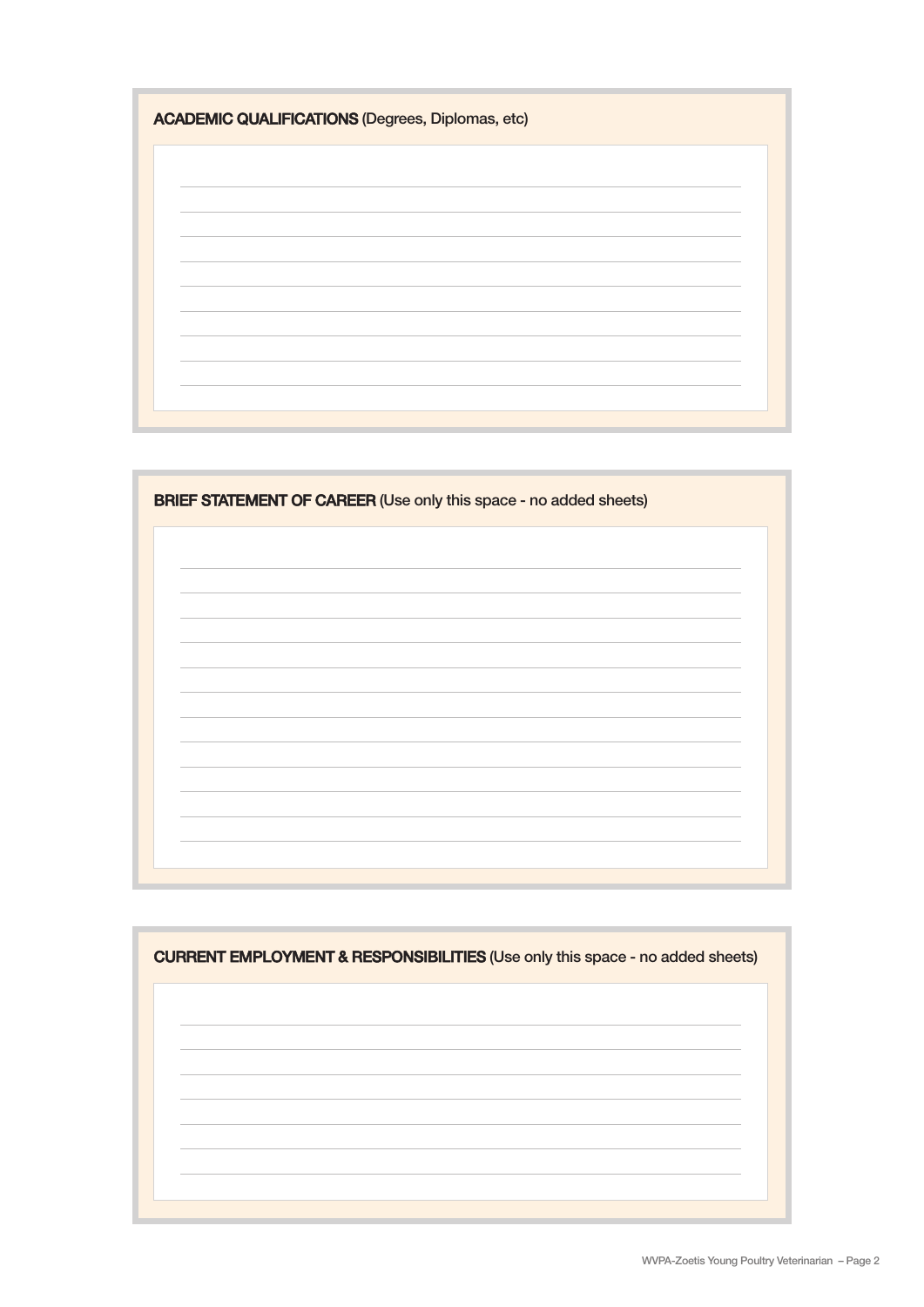## CASE FOR THE AWARD

(please make full use of this section to justify the nomination. Indicate what differentiates this person from his peers, any special attributes or contributions to the poultry veterinary field and his ability to communicate to others)

| $\overline{\phantom{a}}$ |
|--------------------------|
|                          |
|                          |
|                          |
|                          |
|                          |
|                          |
|                          |
|                          |
|                          |
|                          |
|                          |
|                          |
|                          |
|                          |
|                          |
|                          |
|                          |
|                          |
|                          |
|                          |
|                          |
|                          |
|                          |
|                          |
|                          |
|                          |